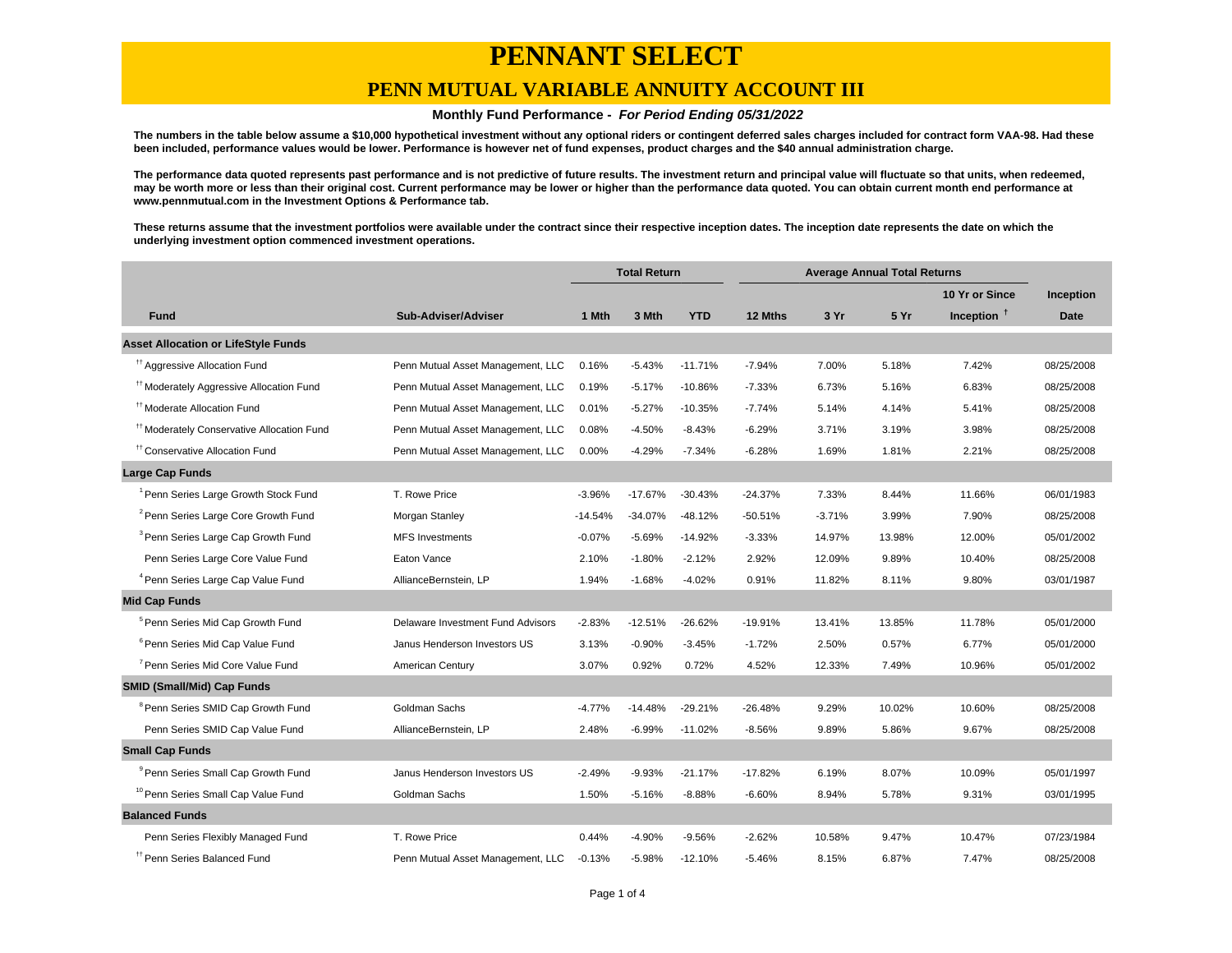### **PENN MUTUAL VARIABLE ANNUITY ACCOUNT III**

### **Monthly Fund Performance - For Period Ending 05/31/2022**

|                                                        |                                   | <b>Total Return</b> |           | <b>Average Annual Total Returns</b> |           |          |          |                |             |
|--------------------------------------------------------|-----------------------------------|---------------------|-----------|-------------------------------------|-----------|----------|----------|----------------|-------------|
|                                                        |                                   |                     |           |                                     |           |          |          | 10 Yr or Since | Inception   |
| <b>Fund</b>                                            | Sub-Adviser/Adviser               | 1 Mth               | 3 Mth     | <b>YTD</b>                          | 12 Mths   | 3 Yr     | 5 Yr     | Inception $T$  | <b>Date</b> |
| <b>Index Funds</b>                                     |                                   |                     |           |                                     |           |          |          |                |             |
| <sup>11</sup> Penn Series Index 500 Fund               | <b>State Street</b>               | 0.01%               | $-5.64%$  | $-13.41%$                           | $-2.01%$  | 14.58%   | 11.53%   | 12.49%         | 05/01/2000  |
| Penn Series Small Cap Index Fund                       | <b>State Street</b>               | $-0.06%$            | $-9.17%$  | $-17.33%$                           | $-18.64%$ | 7.59%    | 5.62%    | 8.64%          | 08/25/2008  |
| Penn Series Developed International Index Fund         | <b>State Street</b>               | 1.70%               | $-5.60%$  | $-12.14%$                           | $-12.64%$ | 4.44%    | 2.19%    | 5.06%          | 08/25/2008  |
| <b>Specialty Fund</b>                                  |                                   |                     |           |                                     |           |          |          |                |             |
| <sup>12</sup> Penn Series Real Estate Securities Fund  | Cohen & Steers                    | $-5.10%$            | $-2.58%$  | $-14.29%$                           | 2.30%     | 8.35%    | 8.19%    | 8.52%          | 05/01/2002  |
| <b>International Funds</b>                             |                                   |                     |           |                                     |           |          |          |                |             |
| Penn Series International Equity Fund                  | Vontobel Asset Management         | $-1.64%$            | $-8.16%$  | $-18.99%$                           | $-14.90%$ | 4.89%    | 3.49%    | 5.55%          | 11/01/1992  |
| <sup>13</sup> Penn Series Emerging Markets Equity Fund | Vontobel Asset Management         | $-0.38%$            | $-10.34%$ | $-15.46%$                           | $-24.83%$ | $-0.99%$ | $-1.65%$ | 0.73%          | 08/25/2009  |
| <b>Fixed-Income Funds</b>                              |                                   |                     |           |                                     |           |          |          |                |             |
| <sup>11</sup> Penn Series Limited Maturity Bond Fund   | Penn Mutual Asset Management, LLC | $-0.28%$            | $-2.49%$  | $-3.77%$                            | $-4.67%$  | $-0.42%$ | 0.11%    | $-0.14%$       | 05/01/2000  |
| <sup>11</sup> Penn Series Quality Bond Fund            | Penn Mutual Asset Management, LLC | $-0.26%$            | $-6.38%$  | $-9.97%$                            | $-10.11%$ | $-1.01%$ | 0.17%    | 0.47%          | 03/01/1987  |
| <sup>14</sup> Penn Series High Yield Bond Fund         | Penn Mutual Asset Management, LLC | 0.43%               | $-2.63%$  | $-5.18%$                            | $-3.70%$  | 3.49%    | 3.21%    | 4.38%          | 07/23/1984  |
| <sup>#</sup> Penn Series Money Market Fund             | Penn Mutual Asset Management, LLC | $-0.13%$            | $-0.38%$  | $-0.57%$                            | $-1.35%$  | $-0.99%$ | $-0.88%$ | $-1.11%$       | 07/15/1983  |

The Penn Series Money Market Fund 7-day yield was 0.01% . The yield, which is gross of product fees and the \$ 40 annual administration charge, more closely reflects the current earnings of the Money Market Fund than the 1-year return.

**Investors should carefully consider the objectives, risks, charges, and expenses of the relevant variable annuity product and underlying investment options prior to investing.** Please read the prospectus carefully as it contains this and other pertinent information specific to the product being presented. A prospectus may be obtained from your Penn Mutual **financial professional or from our website at www.pennmutual.com in the Planning & Products tab.**

Penn Mutual variable products are offered through Hornor, Townsend & Kent, Inc. (HTK), Registered Investment Advisor, Member FINRA/SIPC, 600 Dresher Road, Horsham, PA 19044, 215-957-7300. HTK is a wholly owned subsidiary of The Penn Mutual Life Insurance Company.

1202417TM\_Jun17

Report is not valid unless all pages are included



Page 2 of 4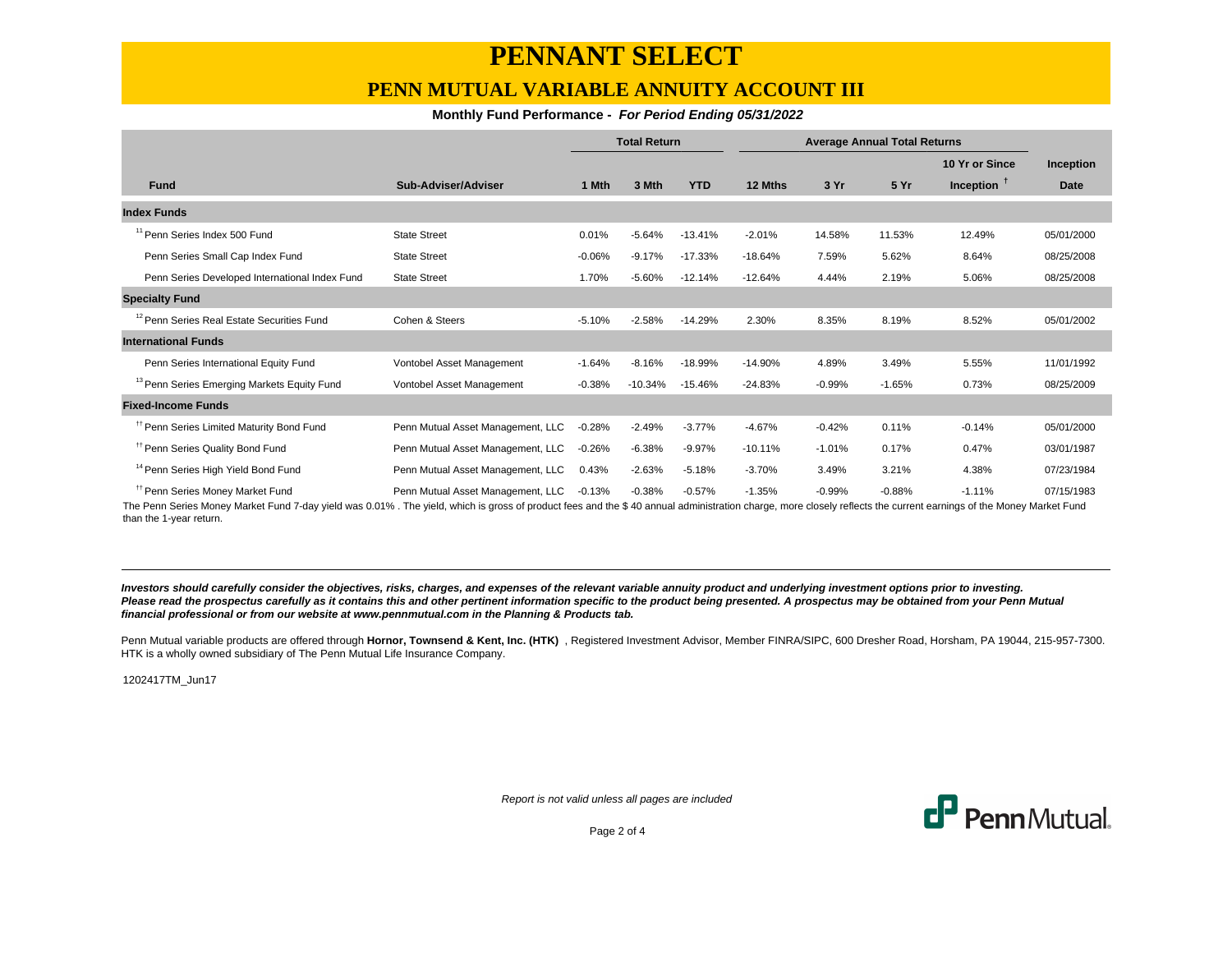### **PENN MUTUAL VARIABLE ANNUITY ACCOUNT III**

### **Monthly Fund Performance - For Period Ending 05/31/2022**

#### **Assuming Contract Surrendered**

**Below are the average annual total returns on a hypothetical investment of \$1,000 assuming the investor makes no additional deposits during the first contract year and surrenders the policy. With the exception of any available optional riders, the figures are net of all possible charges and fees, including the maximum contingent deferred sales charge of 7% (Contract Year = %: 1=7%, 2=7%, 3=6%, 4=5%, 5=4%, 6=3%, 7=1.5%), asset charges, product fees, and the \$40 annual administration charge. Had any available optional riders been included, performance values would be lower.**

|                                                       |                                   | <b>Average Annual Total Returns</b> |          |          |                |                       |
|-------------------------------------------------------|-----------------------------------|-------------------------------------|----------|----------|----------------|-----------------------|
|                                                       |                                   |                                     |          |          | 10 Yr or Since |                       |
| <b>Fund</b>                                           | Sub-Adviser/Adviser               | 1 Yr                                | 3 Yr     | 5 Yr     | Inception $†$  | <b>Inception Date</b> |
| <b>Asset Allocation or LifeStyle Funds</b>            |                                   |                                     |          |          |                |                       |
| <sup>17</sup> Aggressive Allocation Fund              | Penn Mutual Asset Management, LLC | $-13.46%$                           | 5.30%    | 4.51%    | 7.34%          | 08/25/2008            |
| <sup>11</sup> Moderately Aggressive Allocation Fund   | Penn Mutual Asset Management, LLC | $-12.89%$                           | 5.03%    | 4.49%    | 6.74%          | 08/25/2008            |
| <sup>11</sup> Moderate Allocation Fund                | Penn Mutual Asset Management, LLC | $-13.27%$                           | 3.49%    | 3.48%    | 5.33%          | 08/25/2008            |
| <sup>††</sup> Moderately Conservative Allocation Fund | Penn Mutual Asset Management, LLC | $-11.92%$                           | 2.09%    | 2.54%    | 3.90%          | 08/25/2008            |
| <sup>††</sup> Conservative Allocation Fund            | Penn Mutual Asset Management, LLC | $-11.91%$                           | 0.12%    | 1.17%    | 2.13%          | 08/25/2008            |
| <b>Large Cap Funds</b>                                |                                   |                                     |          |          |                |                       |
| <sup>1</sup> Penn Series Large Growth Stock Fund      | T. Rowe Price                     | $-28.71%$                           | 5.62%    | 7.74%    | 11.57%         | 06/01/1983            |
| <sup>2</sup> Penn Series Large Core Growth Fund       | Morgan Stanley                    | $-52.99%$                           | $-5.17%$ | 3.34%    | 7.82%          | 08/25/2008            |
| <sup>3</sup> Penn Series Large Cap Growth Fund        | <b>MFS Investments</b>            | $-9.17%$                            | 13.10%   | 13.23%   | 11.92%         | 05/01/2002            |
| Penn Series Large Core Value Fund                     | Eaton Vance                       | $-3.37%$                            | 10.28%   | 9.17%    | 10.31%         | 08/25/2008            |
| <sup>4</sup> Penn Series Large Cap Value Fund         | AllianceBernstein, LP             | $-5.23%$                            | 10.01%   | 7.41%    | 9.72%          | 03/01/1987            |
| <b>Mid Cap Funds</b>                                  |                                   |                                     |          |          |                |                       |
| <sup>5</sup> Penn Series Mid Cap Growth Fund          | Delaware Investment Fund Advisors | $-24.57%$                           | 11.57%   | 13.10%   | 11.69%         | 05/01/2000            |
| <sup>6</sup> Penn Series Mid Cap Value Fund           | Janus Henderson Investors US      | $-7.68%$                            | 0.91%    | $-0.05%$ | 6.69%          | 05/01/2000            |
| <sup>7</sup> Penn Series Mid Core Value Fund          | American Century                  | $-1.88%$                            | 10.51%   | 6.80%    | 10.87%         | 05/01/2002            |
| <b>SMID (Small/Mid) Cap Funds</b>                     |                                   |                                     |          |          |                |                       |
| <sup>8</sup> Penn Series SMID Cap Growth Fund         | Goldman Sachs                     | $-30.67%$                           | 7.54%    | 9.30%    | 10.51%         | 08/25/2008            |
| Penn Series SMID Cap Value Fund                       | AllianceBernstein, LP             | $-14.03%$                           | 8.13%    | 5.18%    | 9.59%          | 08/25/2008            |
| <b>Small Cap Funds</b>                                |                                   |                                     |          |          |                |                       |
| <sup>9</sup> Penn Series Small Cap Growth Fund        | Janus Henderson Investors US      | $-22.63%$                           | 4.51%    | 7.37%    | 10.00%         | 05/01/1997            |
| <sup>10</sup> Penn Series Small Cap Value Fund        | Goldman Sachs                     | $-12.21%$                           | 7.20%    | 5.10%    | 9.23%          | 03/01/1995            |
| <b>Balanced Funds</b>                                 |                                   |                                     |          |          |                |                       |
| Penn Series Flexibly Managed Fund                     | T. Rowe Price                     | $-8.52%$                            | 8.80%    | 8.75%    | 10.38%         | 07/23/1984            |
| <sup>tt</sup> Penn Series Balanced Fund               | Penn Mutual Asset Management, LLC | $-11.15%$                           | 6.43%    | 6.19%    | 7.38%          | 08/25/2008            |